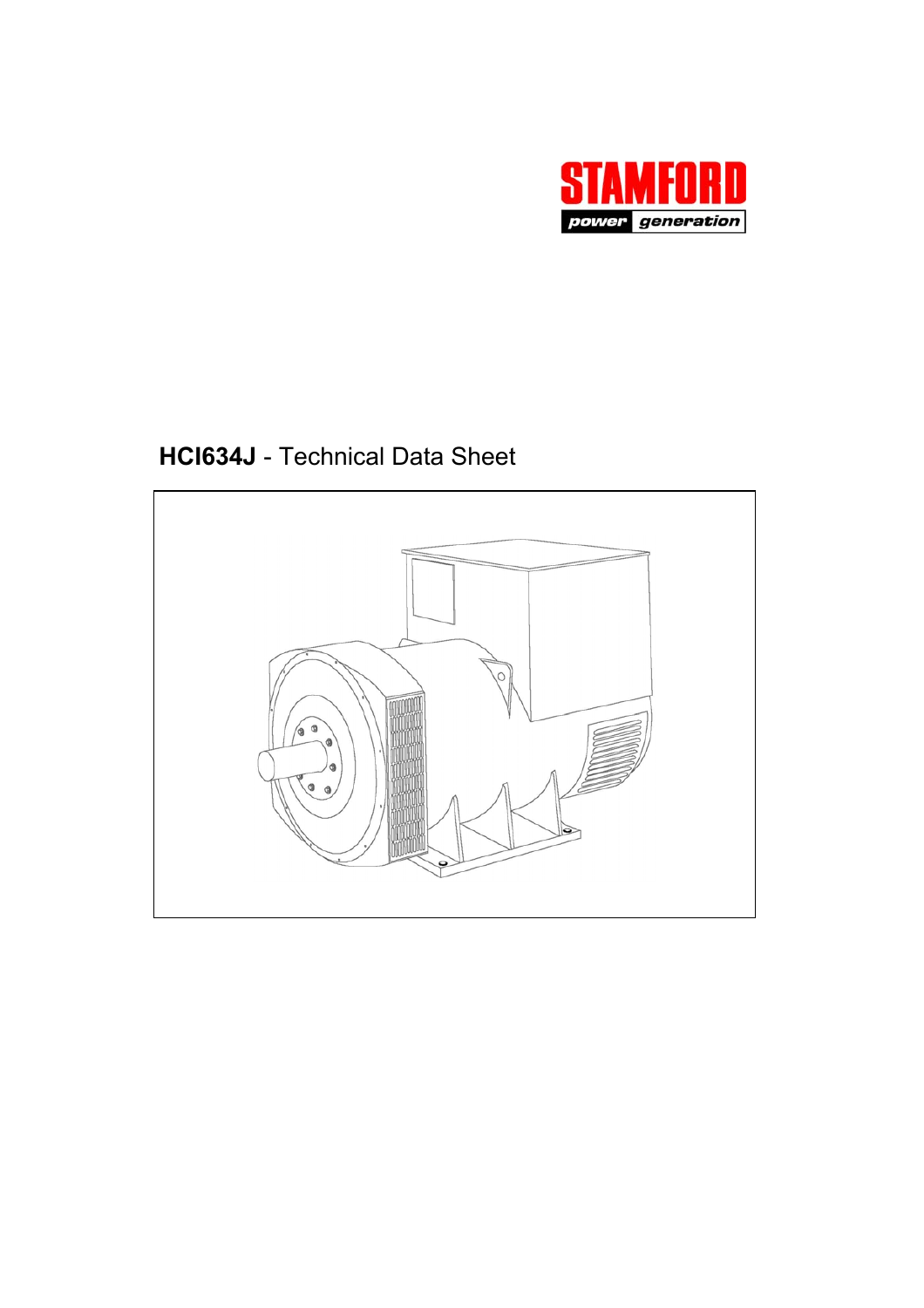

## **SPECIFICATIONS & OPTIONS**

#### **STANDARDS**

Newage Stamford industrial generators meet the requirements of BS EN 60034 and the relevant section of other international standards such as BS5000, VDE 0530, NEMA MG1-32, IEC34, CSA C22.2-100, AS1359.

Other standards and certifications can be considered on request.

#### **VOLTAGE REGULATORS**

#### **MX321 AVR - STANDARD**

This sophisticated Automatic Voltage Regulator (AVR) is incorporated into the Stamford Permanent Magnet Generator (PMG) system and is fitted as standard to generators of this type.

The PMG provides power via the AVR to the main exciter, giving a source of constant excitation power independent of generator output. The main exciter output is then fed to the main rotor, through a full wave bridge, protected by a surge suppressor. The AVR has in-built protection against sustained overexcitation, caused by internal or external faults. This de-excites the machine after a minimum of 5 seconds.

Over voltage protection is built-in and short circuit current level adjustments is an optional facility.

#### **WINDINGS & ELECTRICAL PERFORMANCE**

All generator stators are wound to 2/3 pitch. This eliminates triplen (3rd, 9th, 15th …) harmonics on the voltage waveform and is found to be the optimum design for trouble-free supply of non-linear loads. The 2/3 pitch design avoids excessive neutral currents sometimes seen with higher winding pitches, when in parallel with the mains. A fully connected damper winding reduces oscillations during paralleling. This winding, with the 2/3 pitch and carefully selected pole and tooth designs, ensures very low waveform distortion.

#### **TERMINALS & TERMINAL BOX**

Standard generators feature a main stator with 6 ends brought out to the terminals, which are mounted on the frame at the non-drive end of the generator. A sheet steel terminal box contains the AVR and provides ample space for the customers' wiring and gland arrangements. It has removable panels for easy access.

#### **SHAFT & KEYS**

All generator rotors are dynamically balanced to better than BS6861:Part 1 Grade 2.5 for minimum vibration in operation. Two bearing generators are balanced with a half key.

#### **INSULATION/IMPREGNATION**

The insulation system is class 'H'.

All wound components are impregnated with materials and processes designed specifically to provide the high build required for static windings and the high mechanical strength required for rotating components.

#### **QUALITY ASSURANCE**

Generators are manufactured using production procedures having a quality assurance level to BS EN ISO 9001.

The stated voltage regulation may not be maintained in the presence of certain radio transmitted signals. Any change in performance will fall within the limits of Criteria 'B' of EN 61000-6-2:2001. At no time will the steady-state voltage regulation exceed 2%.

*NB Continuous development of our products entitles us to change specification details without notice, therefore they must not be regarded as binding.* 

*Front cover drawing typical of product range.*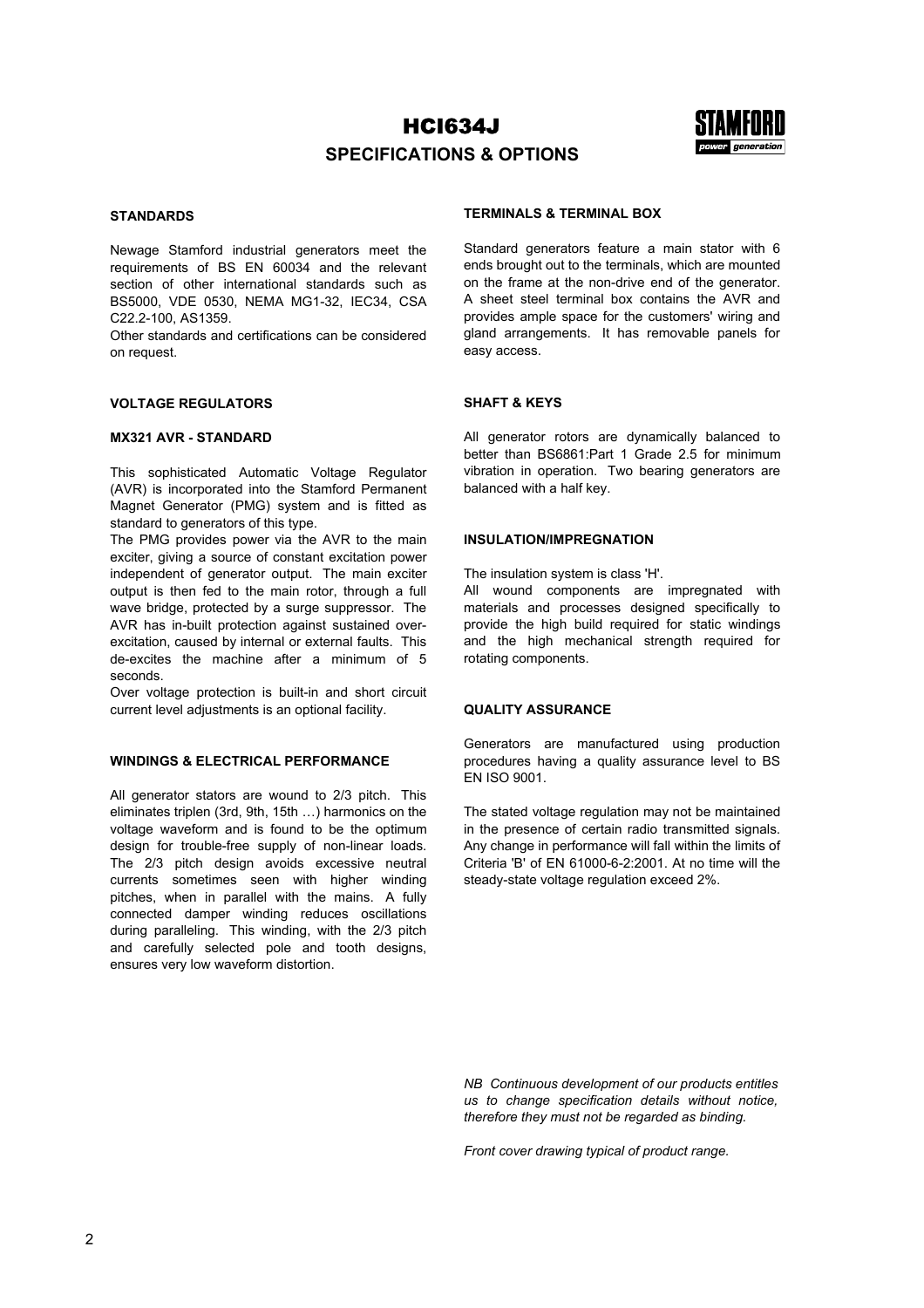# **STAMFORD**

# HCI634J

# **WINDING 312**

| <b>CONTROL SYSTEM</b>                                                           | SEPARATELY EXCITED BY P.M.G.                                 |                         |                                                                                      |                             |                                    |                    |         |         |  |  |  |
|---------------------------------------------------------------------------------|--------------------------------------------------------------|-------------------------|--------------------------------------------------------------------------------------|-----------------------------|------------------------------------|--------------------|---------|---------|--|--|--|
| A.V.R.                                                                          | MX321                                                        |                         |                                                                                      |                             |                                    |                    |         |         |  |  |  |
| <b>VOLTAGE REGULATION</b>                                                       | ± 0.5%                                                       |                         | With 4% ENGINE GOVERNING                                                             |                             |                                    |                    |         |         |  |  |  |
| <b>SUSTAINED SHORT CIRCUIT</b>                                                  |                                                              |                         | REFER TO SHORT CIRCUIT DECREMENT CURVES (page 7)                                     |                             |                                    |                    |         |         |  |  |  |
| <b>INSULATION SYSTEM</b>                                                        |                                                              |                         |                                                                                      | <b>CLASS H</b>              |                                    |                    |         |         |  |  |  |
| <b>PROTECTION</b>                                                               |                                                              |                         |                                                                                      | IP <sub>23</sub>            |                                    |                    |         |         |  |  |  |
| <b>RATED POWER FACTOR</b>                                                       |                                                              |                         |                                                                                      | 0.8                         |                                    |                    |         |         |  |  |  |
| <b>STATOR WINDING</b>                                                           |                                                              | <b>DOUBLE LAYER LAP</b> |                                                                                      |                             |                                    |                    |         |         |  |  |  |
| <b>WINDING PITCH</b>                                                            |                                                              | <b>TWO THIRDS</b>       |                                                                                      |                             |                                    |                    |         |         |  |  |  |
| <b>WINDING LEADS</b>                                                            |                                                              |                         |                                                                                      | 6                           |                                    |                    |         |         |  |  |  |
| STATOR WDG. RESISTANCE                                                          |                                                              |                         | 0.002 Ohms PER PHASE AT 22°C STAR CONNECTED                                          |                             |                                    |                    |         |         |  |  |  |
| <b>ROTOR WDG, RESISTANCE</b>                                                    |                                                              |                         |                                                                                      | 2.09 Ohms at $22^{\circ}$ C |                                    |                    |         |         |  |  |  |
| <b>R.F.I. SUPPRESSION</b>                                                       |                                                              |                         | BS EN 61000-6-2 & BS EN 61000-6-4, VDE 0875G, VDE 0875N. refer to factory for others |                             |                                    |                    |         |         |  |  |  |
| <b>WAVEFORM DISTORTION</b>                                                      |                                                              |                         | NO LOAD < 1.5% NON-DISTORTING BALANCED LINEAR LOAD < 5.0%                            |                             |                                    |                    |         |         |  |  |  |
| <b>MAXIMUM OVERSPEED</b>                                                        |                                                              |                         |                                                                                      | 2250 Rev/Min                |                                    |                    |         |         |  |  |  |
| <b>BEARING DRIVE END</b>                                                        |                                                              |                         |                                                                                      | BALL. 6224 (ISO)            |                                    |                    |         |         |  |  |  |
| <b>BEARING NON-DRIVE END</b>                                                    |                                                              |                         |                                                                                      | BALL. 6317 (ISO)            |                                    |                    |         |         |  |  |  |
|                                                                                 |                                                              |                         | 1 BEARING                                                                            |                             | 2 BEARING                          |                    |         |         |  |  |  |
| <b>WEIGHT COMP. GENERATOR</b>                                                   |                                                              |                         | 2279 kg                                                                              |                             | 2300 kg                            |                    |         |         |  |  |  |
| <b>WEIGHT WOUND STATOR</b>                                                      |                                                              |                         | 1120 kg                                                                              |                             | 1120 kg                            |                    |         |         |  |  |  |
| <b>WEIGHT WOUND ROTOR</b>                                                       |                                                              |                         | 962 kg                                                                               |                             | 916 kg                             |                    |         |         |  |  |  |
| <b>WR<sup>2</sup> INERTIA</b>                                                   |                                                              |                         | 22.9287 kgm <sup>2</sup>                                                             |                             | 22.3814 kgm <sup>2</sup>           |                    |         |         |  |  |  |
| SHIPPING WEIGHTS in a crate                                                     |                                                              |                         | 2328kg                                                                               |                             |                                    | 2329kg             |         |         |  |  |  |
| <b>PACKING CRATE SIZE</b>                                                       |                                                              |                         | 183 x 92 x 140(cm)                                                                   |                             |                                    | 183 x 92 x 140(cm) |         |         |  |  |  |
|                                                                                 | 50 Hz<br>60 Hz                                               |                         |                                                                                      |                             |                                    |                    |         |         |  |  |  |
| <b>TELEPHONE INTERFERENCE</b>                                                   |                                                              |                         | <b>THF&lt;2%</b>                                                                     |                             | <b>TIF&lt;50</b>                   |                    |         |         |  |  |  |
| <b>COOLING AIR</b>                                                              |                                                              |                         | 1.614 m <sup>3</sup> /sec 3420 cfm                                                   |                             | 1.961 m <sup>3</sup> /sec 4156 cfm |                    |         |         |  |  |  |
| <b>VOLTAGE STAR</b>                                                             | 380/220                                                      | 400/231                 | 415/240                                                                              | 440/254                     | 416/240                            | 440/254            | 460/266 | 480/277 |  |  |  |
| <b>VOLTAGE DELTA</b>                                                            | 220                                                          | 230                     | 240                                                                                  | 254                         | 240                                | 254                | 266     | 277     |  |  |  |
| <b>KVA BASE RATING FOR REACTANCE</b><br><b>VALUES</b>                           | 1000                                                         | 1000                    | 1000                                                                                 | 1000                        | 1150                               | 1200               | 1250    | 1300    |  |  |  |
| Xd DIR. AXIS SYNCHRONOUS                                                        | 3.02                                                         | 2.73                    | 2.54                                                                                 | 2.26                        | 3.49                               | 3.25               | 3.10    | 2.96    |  |  |  |
| X'd DIR. AXIS TRANSIENT                                                         | 0.24                                                         | 0.22                    | 0.20                                                                                 | 0.18                        | 0.28                               | 0.26               | 0.25    | 0.24    |  |  |  |
| X"d DIR. AXIS SUBTRANSIENT                                                      | 0.17                                                         | 0.15                    | 0.14                                                                                 | 0.12                        | 0.19                               | 0.18               | 0.17    | 0.16    |  |  |  |
| Xq QUAD. AXIS REACTANCE                                                         | 1.78                                                         | 1.61                    | 1.50                                                                                 | 1.33                        | 2.05                               | 1.91               | 1.82    | 1.74    |  |  |  |
| X"g QUAD. AXIS SUBTRANSIENT                                                     | 0.21                                                         | 0.19                    | 0.18                                                                                 | 0.16                        | 0.25                               | 0.23               | 0.22    | 0.21    |  |  |  |
| <b>XL LEAKAGE REACTANCE</b>                                                     | 0.09                                                         | 0.08                    | 0.08                                                                                 | 0.07                        | 0.10                               | 0.10               | 0.09    | 0.09    |  |  |  |
| X <sub>2</sub> NEGATIVE SEQUENCE                                                | 0.21                                                         | 0.19                    | 0.18                                                                                 | 0.16                        | 0.25                               | 0.23               | 0.22    | 0.21    |  |  |  |
| X <sub>0</sub> ZERO SEQUENCE                                                    | 0.03<br>0.02<br>0.02<br>0.02<br>0.03<br>0.03<br>0.03<br>0.03 |                         |                                                                                      |                             |                                    |                    |         |         |  |  |  |
| VALUES ARE PER UNIT AT RATING AND VOLTAGE INDICATED<br>REACTANCES ARE SATURATED |                                                              |                         |                                                                                      |                             |                                    |                    |         |         |  |  |  |
| T'd TRANSIENT TIME CONST.                                                       | 0.185                                                        |                         |                                                                                      |                             |                                    |                    |         |         |  |  |  |
| T"d SUB-TRANSTIME CONST.                                                        | 0.025<br>3.03                                                |                         |                                                                                      |                             |                                    |                    |         |         |  |  |  |
| T'do O.C. FIELD TIME CONST.<br>Ta ARMATURE TIME CONST.                          | 0.046                                                        |                         |                                                                                      |                             |                                    |                    |         |         |  |  |  |
| <b>SHORT CIRCUIT RATIO</b>                                                      | 1/Xd                                                         |                         |                                                                                      |                             |                                    |                    |         |         |  |  |  |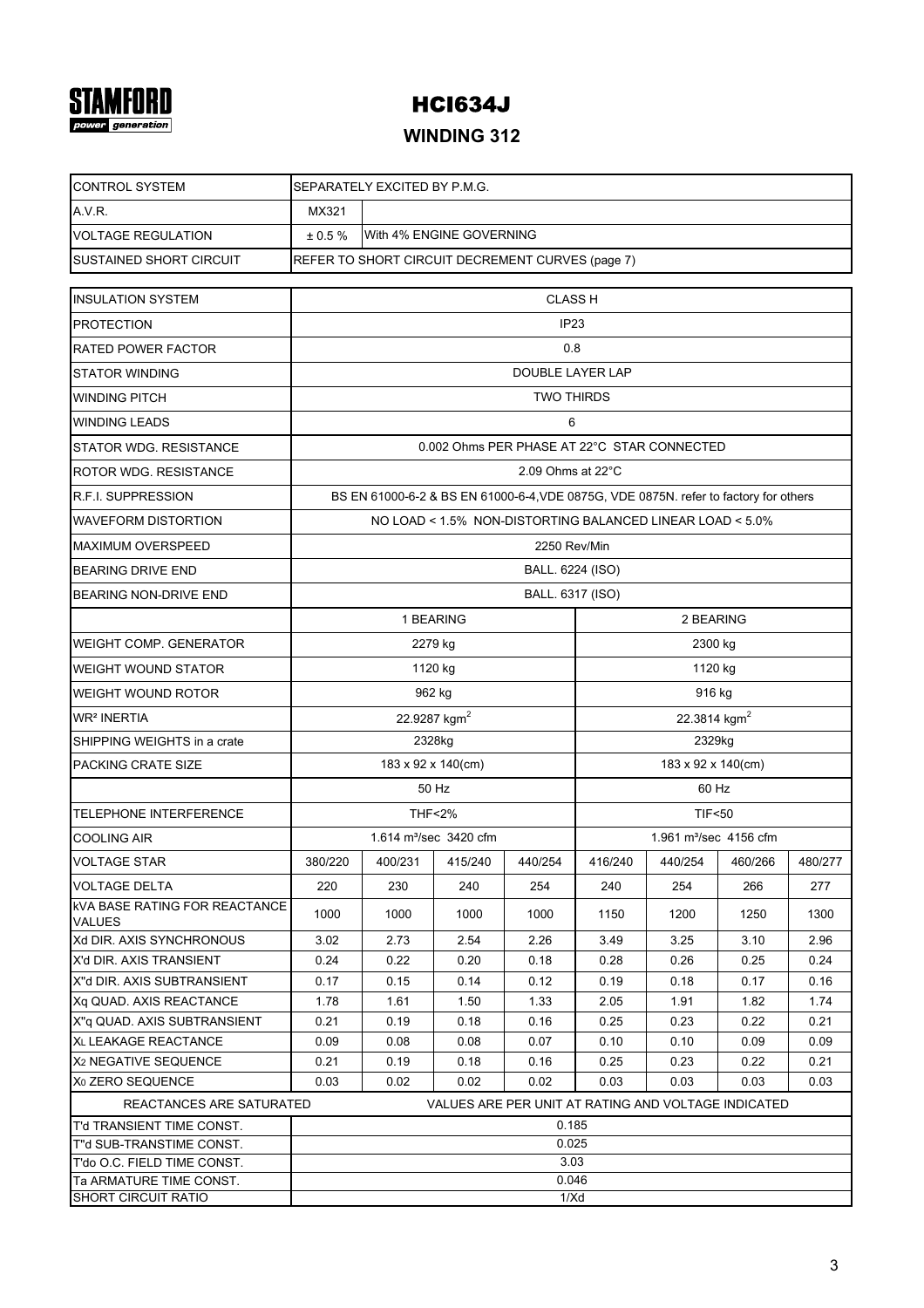

generation





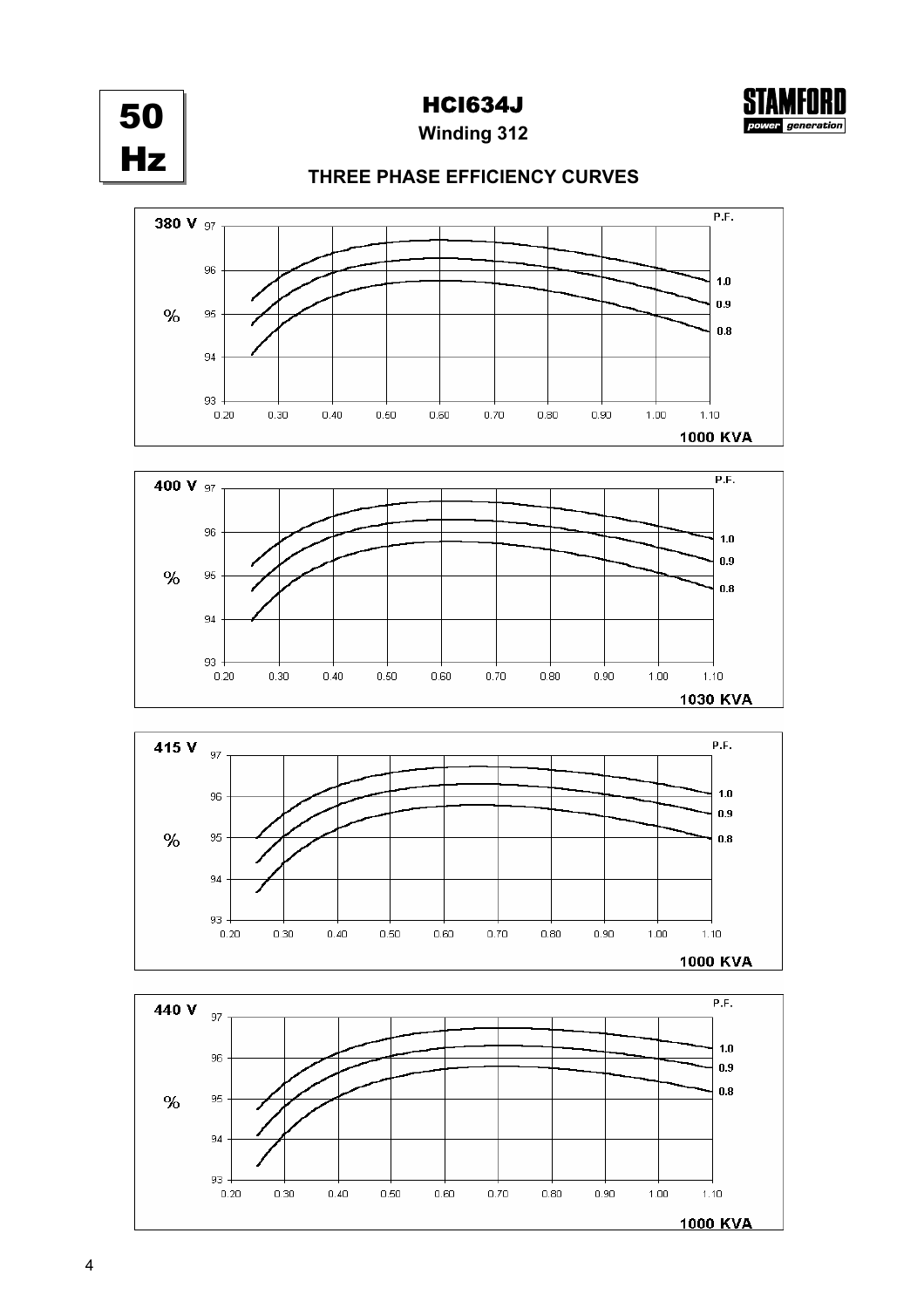**Winding 312**

60 Hz

## **THREE PHASE EFFICIENCY CURVES**







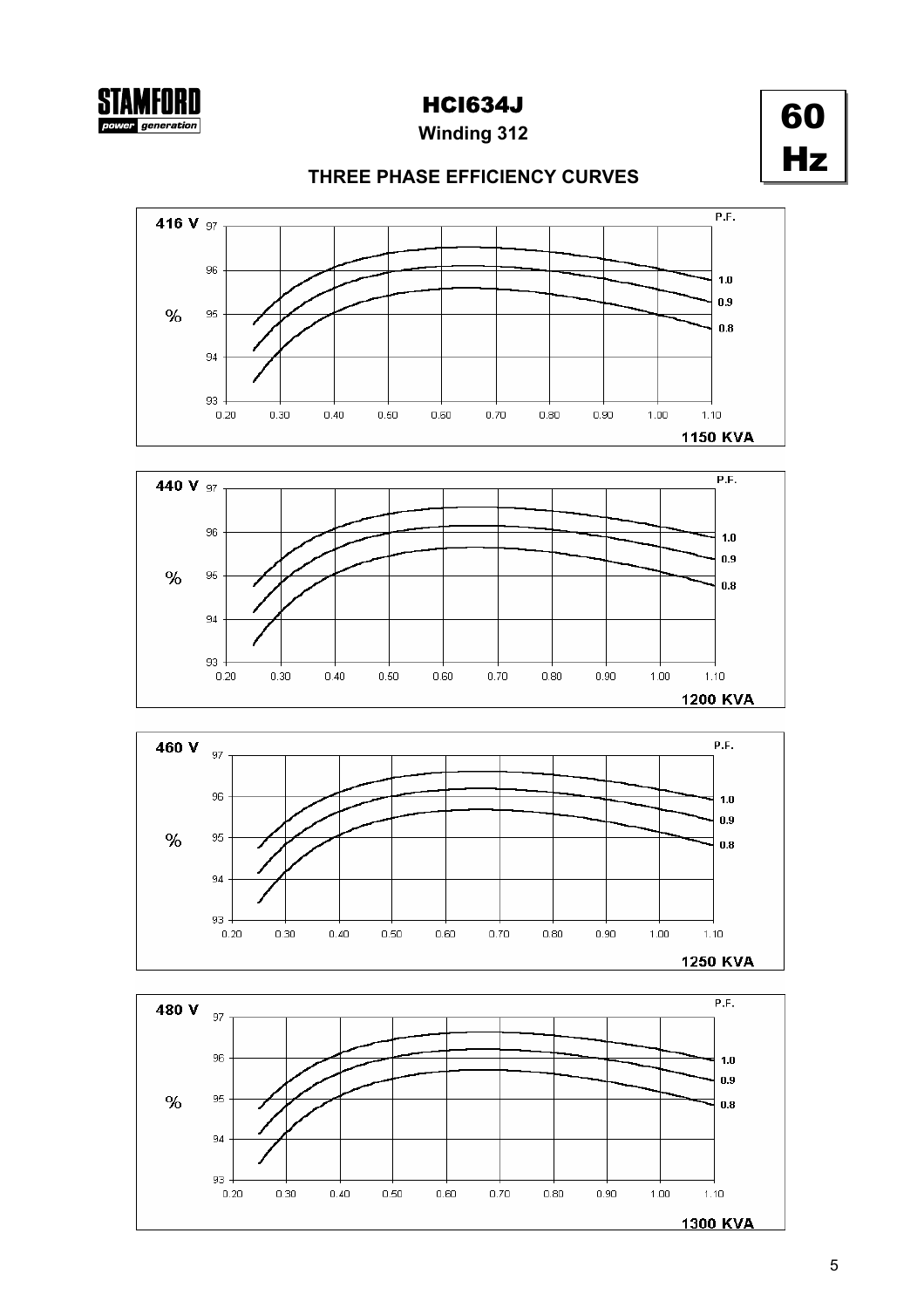

**Winding 312**

## **Locked Rotor Motor Starting Curve**

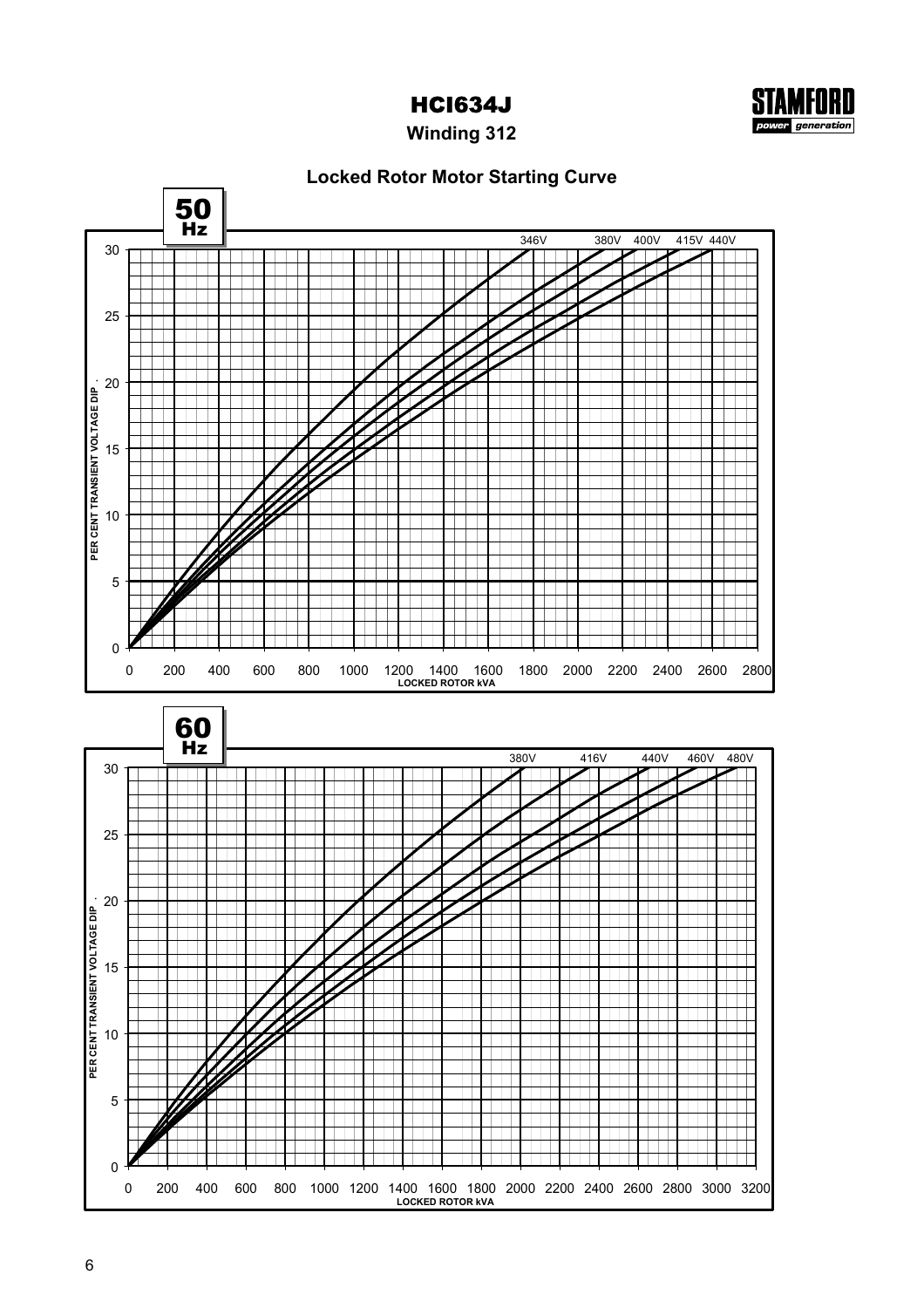# **Three-phase Short Circuit Decrement Curve. No-load Excitation at Rated Speed Based on star (wye) connection.**



## Sustained Short Circuit = 4,900 Amps

 $\perp$ 

### **Note 1**

STAMFORD power generation

The following multiplication factors should be used to adjust the values from curve between time 0.001 seconds and the minimum current point in respect of nominal operating voltage :

1000

|                  | 50Hz     | 60Hz             |          |  |  |  |  |  |
|------------------|----------|------------------|----------|--|--|--|--|--|
| Voltage          | Factor   | Voltage          | Factor   |  |  |  |  |  |
| 380v             | $X$ 1.00 | 416v             | $x$ 1.00 |  |  |  |  |  |
| 400v             | X 1.07   | 440 <sub>v</sub> | $x$ 1.06 |  |  |  |  |  |
| 415v             | X 1.12   | 460 <sub>v</sub> | x 1.12   |  |  |  |  |  |
| 440 <sub>v</sub> | X 1.18   | 480v             | x 1.17   |  |  |  |  |  |

The sustained current value is constant irrespective of voltage level

## **Note 2**

0.001 0.01 0.1 1 10 **TIME (secs)**

**Note 3**

The following multiplication factor should be used to convert the values calculated in accordance with NOTE 1 to those applicable to the various types of short circuit :

| 50Hz                     |          |               | 60Hz                     |                          | 3-phase   | 2-phase L-L       | 1-phase L-N |  |
|--------------------------|----------|---------------|--------------------------|--------------------------|-----------|-------------------|-------------|--|
| Voltage                  | Factor   | Voltage       | Factor                   | <b>Instantaneous</b>     | x 1.00    | x 0.87            | x 1.30      |  |
| 380 <sub>v</sub>         | .00      | 416v          | 0.00                     | Minimum                  | 1.00<br>x | .80               | x3.20       |  |
| 400v                     | .07      | 440v          | .06                      | Sustained                | x 1.00    | .50<br><b>Y</b> 1 | x 2.50      |  |
| $\overline{415}v$        | .12      | 460v          | .12                      | IMax. sustained duration | 10 sec.   | 5 sec.            | 2 sec.      |  |
| $\overline{\phantom{a}}$ | $\cdots$ | $\sim$ $\sim$ | $\overline{\phantom{a}}$ | $21 - 11$                |           |                   |             |  |

All other times are unchanged

Curves are drawn for Star (Wye) connected machines. For Delta connection multiply the Curve current value by 1.732